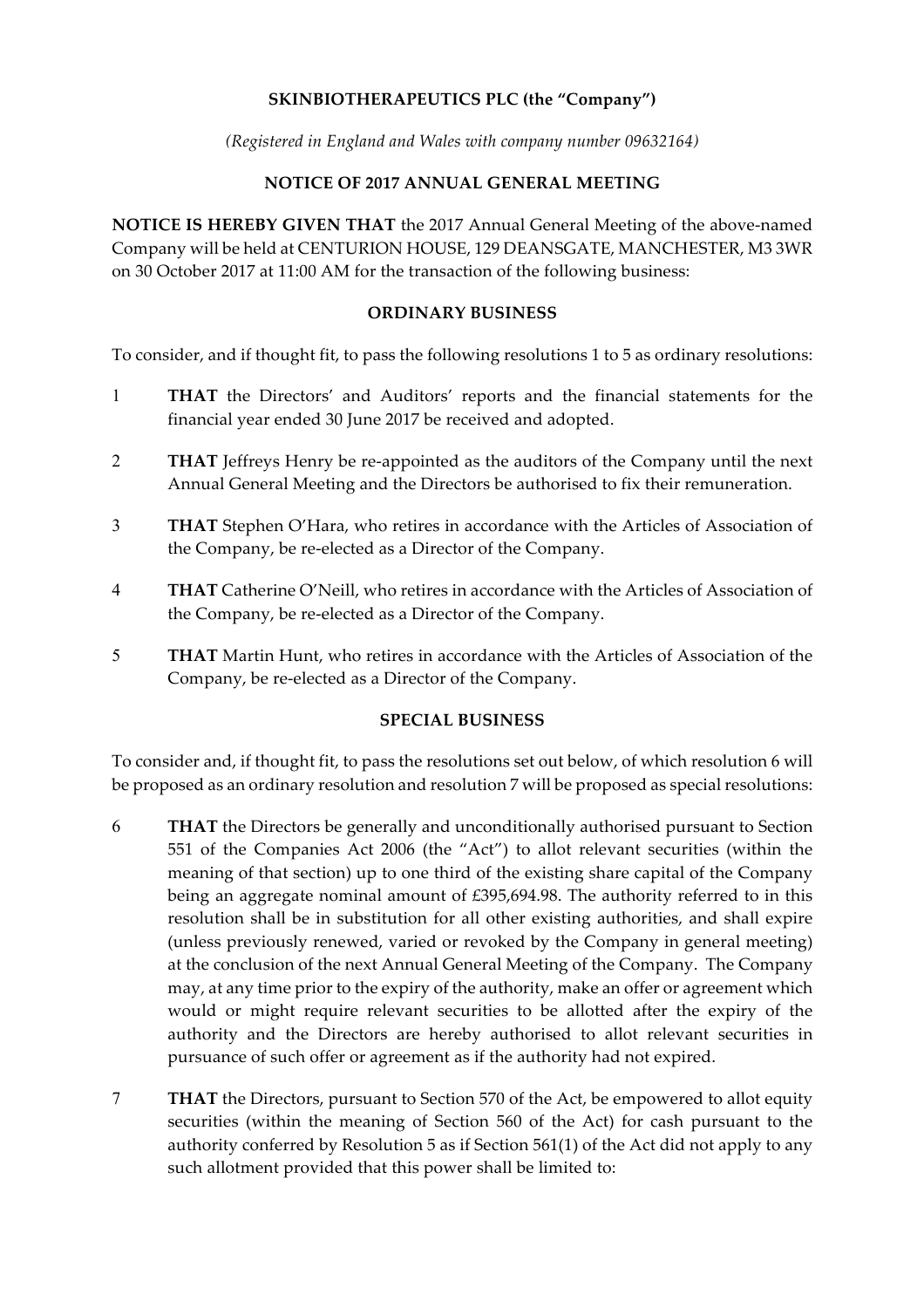- (a) the allotment of equity securities where such securities have been offered (whether by way of a rights issue, open offer or otherwise) to the holders of ordinary shares in the capital of the Company in proportion (as nearly as may be) to their holdings of such ordinary shares but subject to such exclusions or other arrangements as the Directors may deem necessary or expedient to deal with equity securities representing fractional entitlements and with legal or practical problems under the laws of, or the requirements of, any regulatory body or any stock exchange in, any territory; and
- (b) the allotment, other than pursuant to (a) above, of equity securities:
	- (i) arising from the exercise of options and warrants outstanding at the date of this resolution; and
	- (ii) including any issue pursuant to (i) above, up to one third of the existing share capital of the Company up to an aggregate nominal value of £395,694.98,

and this power shall, unless previously revoked or varied by special resolution of the Company in general meeting, expire at the conclusion of the next Annual General Meeting of the Company. The Company may, before such expiry, make offers or agreements which would or might require equity securities to be allotted after such expiry and the Directors are hereby empowered to allot equity securities in pursuance of such offers or agreements as if the power conferred hereby had not expired.

By Order of the Board REGISTERED OFFICE

15 Silk House Park Green Macclesfield England SK11 7QJ

Douglas Quinn Company Secretary Dated 6 October 2017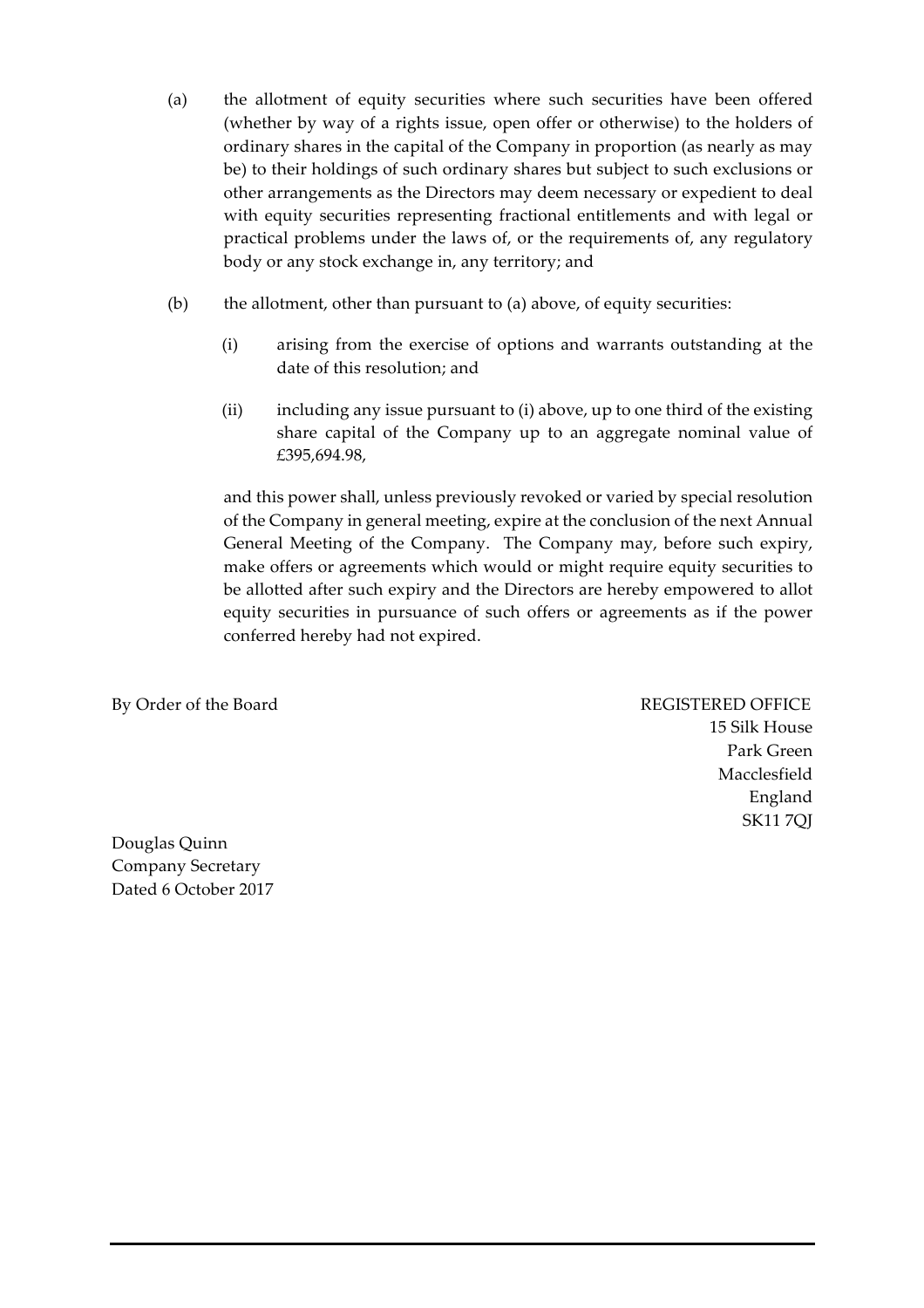## **Notes to the AGM notice**

- 1. In accordance with Regulation 41 of the Uncertificated Securities Regulations 2001 and by paragraph 18(c) of The Companies Act (Consequential Amendments) (Uncertificated Securities) Order 2009, only those members entered on the Company's register of members not later than 11:00 am on 26 October 2017, or if the meeting is adjourned, Shareholders entered on the Company's register of members not later than 2 days before the time fixed for the adjourned meeting (excluding non-business days) shall be entitled to attend and vote at the meeting.
- 2. A member of the Company entitled to attend and vote at this meeting is entitled to appoint a proxy (or proxies) to attend, speak and vote in his place. A proxy need not be a member of the Company. You can only appoint a proxy using the procedures set out in these notes and the notes to the Form of Proxy.
- 3. To be effective, the Form of Proxy must be deposited at the office of the Company's registrars, Share Registrars Limited, The Courtyard, 17 West Street, Farnham, GU9 7DR so as to be received not later than 11:00 am on 26 October 2017, or if the meeting is adjourned, not later than 48 hours before the time fixed for the adjourned meeting.
- 4. To change your proxy instructions simply submit a new proxy appointment using the methods set out above and in the notes to the Form of Proxy. Note that the cut-off times for receipt of proxy appointments (see above) also apply in relation to amended instructions; any amended proxy appointment received after the relevant cut-off time will be disregarded.

Where you have appointed a proxy, and would like to change the instructions, please contact the Share Registrars Limited, The Courtyard, 17 West Street, Farnham, GU9 7DR.

5. In order to revoke a proxy instruction, you will need to inform the Company by sending a signed hard copy notice clearly stating your intention to revoke your proxy appointment to the Company's registrars, Share Registrars Limited, The Courtyard, 17 West Street, Farnham, GU9 7DR. In the case of a member which is a company, the revocation notice must be executed under its common seal or signed on its behalf by an officer of the company or an attorney for the company. Any power of attorney or any other authority under which the revocation notice is signed (or a duly certified copy of such power or authority) must be included with the revocation notice.

In either case, the revocation notice must be received by the Company's registrars, Share Registrars Limited, The Courtyard, 17 West Street, Farnham, GU9 7DR 11:00 am on 26 October 2017. If you attempt to revoke your proxy appointment but the revocation is received after the time specified above, then your proxy appointment will remain valid. Appointment of a proxy does not preclude you from attending the Meeting and voting in person. If you have appointed a proxy and attend the Meeting in person, your proxy appointment will automatically be terminated.